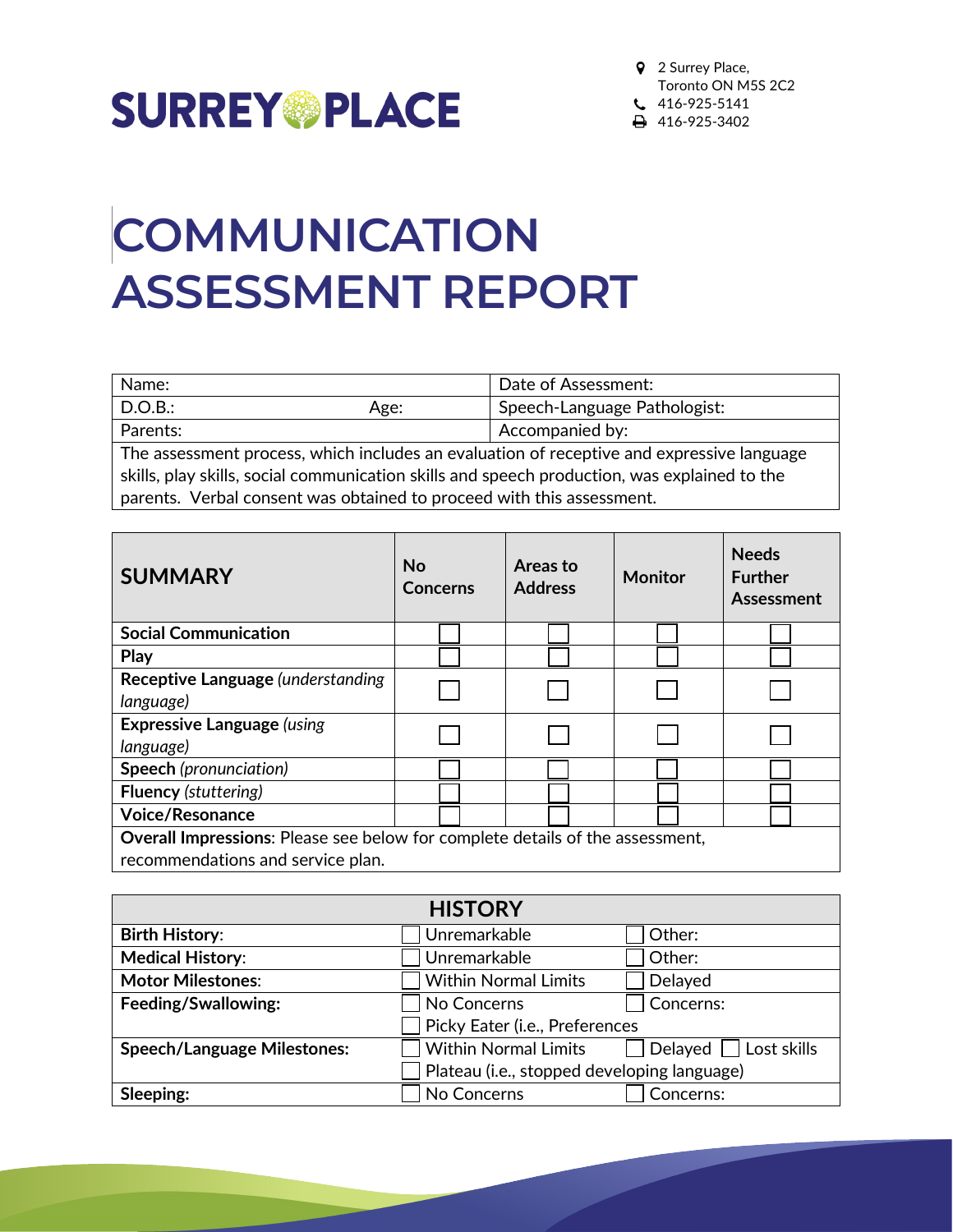|                                            | Doesn't fall asleep easily      |                       |
|--------------------------------------------|---------------------------------|-----------------------|
|                                            | Doesn't sleep through the night |                       |
| Hearing:                                   |                                 |                       |
| History of ear infections:                 | No                              | Yes, # of infections: |
| Screening at birth:                        | No                              | Yes (normal)<br>Yes   |
| (concerns)                                 |                                 |                       |
| Assessment:                                | No                              | Yes                   |
| When:                                      |                                 |                       |
| Results:                                   |                                 |                       |
| Language(s) Spoken in the Home:            |                                 |                       |
| <b>Family Speech and Language History:</b> |                                 |                       |
| <b>Family (Siblings &amp; Ages):</b>       |                                 |                       |
| Daily Program:                             |                                 |                       |
| <b>Other Agencies Involved:</b>            |                                 |                       |

|                         | <b>SOCIAL COMMUNICATION</b>                                                |                     |                                       |
|-------------------------|----------------------------------------------------------------------------|---------------------|---------------------------------------|
| No apparent<br>concerns | <b>Concerns</b>                                                            | <b>Monitor</b>      | <b>Needs</b><br>further<br>assessment |
| <b>YES/NO</b>           |                                                                            |                     |                                       |
|                         | Attends to familiar adult                                                  |                     |                                       |
|                         | Attends to unfamiliar adult                                                |                     |                                       |
|                         | Tolerates adult proximity                                                  |                     |                                       |
|                         | Tolerates adult involvement in an activity                                 |                     |                                       |
|                         | Tolerates adult directed activity                                          |                     |                                       |
|                         | Displays joint attention (shifts eye gaze between people and objects of    |                     |                                       |
|                         | interest)                                                                  |                     |                                       |
|                         | $\vert$ To request                                                         | For social purposes |                                       |
|                         | Responds to own name                                                       |                     |                                       |
|                         | Needs to be called $\Box$ once                                             | more than once      |                                       |
|                         | Uses a social smile                                                        |                     |                                       |
|                         | Shows object of interest to others                                         |                     |                                       |
|                         | Follows when someone points at an object with/without verbal support       |                     |                                       |
|                         | Reportedly shows interest in other children                                |                     |                                       |
|                         |                                                                            | Same age            | Older                                 |
|                         | Younger                                                                    |                     |                                       |
|                         | Plays people games (e.g., peek-a-boo)                                      | <b>Initiates</b>    | Responds                              |
|                         | Shifts focus of attention (e.g., child looks up during play when a baby is |                     |                                       |
|                         | crying outside the room)                                                   |                     |                                       |
|                         | Responds to interactions                                                   |                     |                                       |
|                         | Initiates interactions                                                     |                     |                                       |
|                         | Maintains interactions (i.e., remains in play for a number of turns)       |                     |                                       |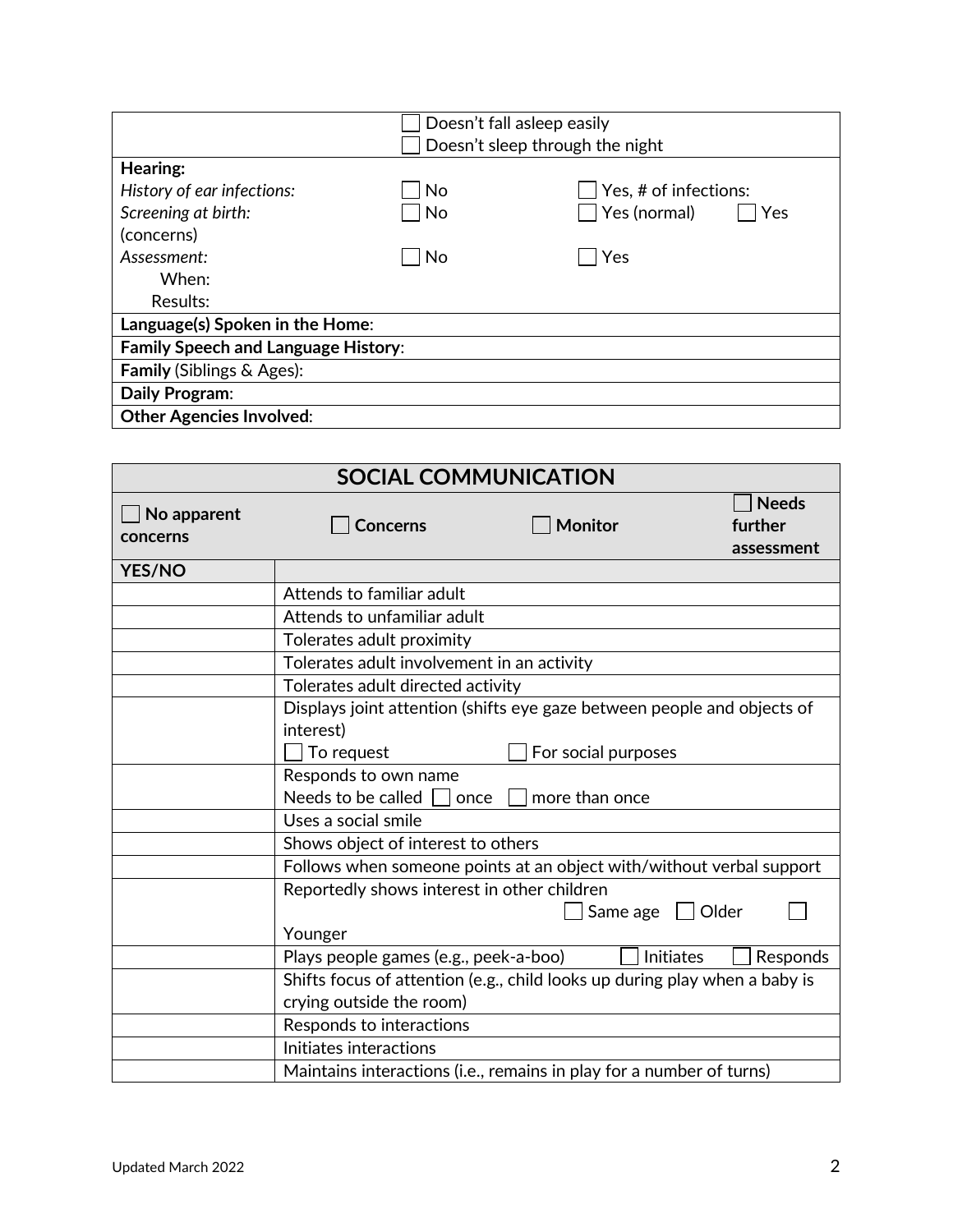| Ends interactions appropriately (versus walking away or using                                |
|----------------------------------------------------------------------------------------------|
| inappropriate behaviours)                                                                    |
| <b>Follows routines</b>                                                                      |
| Tolerates changes in routines                                                                |
| Has back and forth conversations<br># of turns:                                              |
| Maintains topic of conversation                                                              |
| Uses appropriate intonation (i.e., pitch, tone, volume) when speaking                        |
| Repeats/Modifies his/her message when not understood (i.e., repairs                          |
| communication breakdown)                                                                     |
| Provides listener with enough information when sharing a story/idea                          |
| Understands other people's points of view                                                    |
| Understands feelings                                                                         |
| <b>Expresses feelings</b>                                                                    |
| Understands non-verbal communication (e.g., gestures, facial                                 |
| expressions, intonation)                                                                     |
| Understands personal space (i.e., maintains appropriate distance from                        |
| partner)                                                                                     |
| Additional comments: Social communication skills were assessed informally using clinical     |
| observations made during play, and parental reports. (Child was sociable and interacted well |
| with his parent and the clinician, and reportedly with other children).                      |

|                      | <b>BEHAVIOUR</b>                                                             |
|----------------------|------------------------------------------------------------------------------|
| No apparent concerns | <b>Monitor</b><br><b>Concerns</b>                                            |
| <b>YES/NO</b>        |                                                                              |
|                      | Demonstrates appropriate attention span                                      |
|                      | Understands consequences                                                     |
|                      | Complies with adult expectations                                             |
|                      | Demonstrates appropriate behaviour                                           |
|                      | <b>Emotional Regulation:</b>                                                 |
|                      | Calms him/herself down                                                       |
|                      | Seeks comfort                                                                |
|                      | Can be comforted                                                             |
|                      | Calms down easily                                                            |
|                      | Uses repetitive behaviours (e.g., hand flapping, spinning, rocking,          |
|                      | opening/closing doors)                                                       |
|                      | <b>Sensory Likes/Dislikes:</b>                                               |
|                      | Visual: (e.g., finger waving, looks at items from a particular angle,        |
|                      | increased sensitivity to light)                                              |
|                      | Olfactory Preferences (Smell): (e.g., increased sensitivity to smells)       |
|                      | Tactile (Touch): (e.g., teeth grinding, deep pressure, sticky/dirty hands or |
|                      | face, different textures, body tensing, toe walking)                         |
|                      | Auditory: (e.g., loud noises)                                                |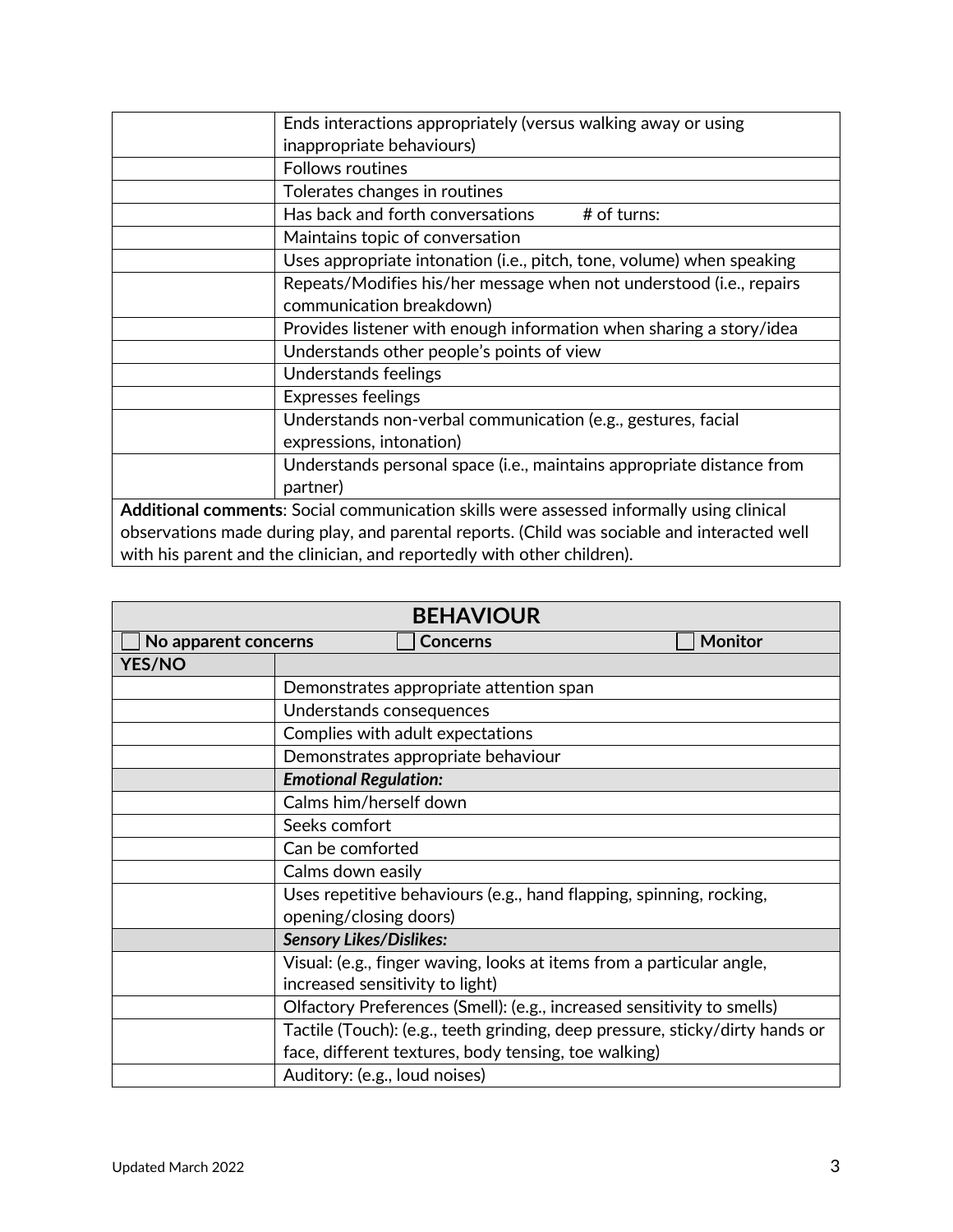**Additional comments**: Behaviour was assessed informally using parental report and observations made during play.

|                                    | <b>PLAY</b>                                         |                                                                                                                                                         |                                       |
|------------------------------------|-----------------------------------------------------|---------------------------------------------------------------------------------------------------------------------------------------------------------|---------------------------------------|
| No apparent<br>concerns            | <b>Concerns</b>                                     | <b>Monitor</b>                                                                                                                                          | <b>Needs</b><br>further<br>assessment |
| <b>YES/NO</b>                      |                                                     |                                                                                                                                                         |                                       |
|                                    | Interested in toys                                  |                                                                                                                                                         |                                       |
|                                    | Uses toys appropriately                             |                                                                                                                                                         |                                       |
|                                    | shakes, throws)                                     | Engages in exploratory play - manipulates toys/objects (e.g., mouths,                                                                                   |                                       |
|                                    | Plays with cause-effect toys                        |                                                                                                                                                         |                                       |
|                                    | blocks)                                             | Engages in constructive play: combines toys/objects in play (e.g., stacks                                                                               |                                       |
|                                    | the floor with a toy broom)                         | Engages in simple pretend play: pretends to do things he/she has seen<br>adults do, uses a toy object for the real thing (e.g., pretending to sweep     |                                       |
|                                    | pretending to bathe and dry a baby doll)            | Engages in sequenced pretend play: performs a series of pretend actions<br>in the correct order, uses a similar shaped object for the real thing (e.g., |                                       |
|                                    | objects, uses language to develop a "story"         | Engages in sociodramatic play: uses make-believe with characters and                                                                                    |                                       |
|                                    | Plays simple games with rules (e.g., pop-up-pirate) |                                                                                                                                                         |                                       |
|                                    |                                                     | Has a variety of interests (e.g., Thomas, dinosaurs, wheels)                                                                                            |                                       |
|                                    | Takes turns                                         |                                                                                                                                                         |                                       |
|                                    | Waits for turn                                      |                                                                                                                                                         |                                       |
|                                    | Enjoys looking at a book with an adult              |                                                                                                                                                         |                                       |
|                                    |                                                     | Participates non-verbally when sharing a book with an adult                                                                                             |                                       |
|                                    |                                                     | Participates verbally when sharing a book with an adult                                                                                                 |                                       |
|                                    |                                                     | Additional comments: Play skills were assessed informally using clinical observations made                                                              |                                       |
| during play, and parental reports. |                                                     |                                                                                                                                                         |                                       |

| <b>EMERGENT LITERACY</b>                                                                                                                |                                                                             |
|-----------------------------------------------------------------------------------------------------------------------------------------|-----------------------------------------------------------------------------|
| No current concerns                                                                                                                     | $\Box$ Suggestions provided to family                                       |
| A parent checklist was used to informally evaluate the family's home literacy practices and<br>suggestions were provided to the family. | 's emergent literacy skills. Based on this checklist, the following general |
| The Test of Preschool Early Literacy (TOPEL) was used to assess ___<br>literacy skills using 3 subtests:                                | s emergent'                                                                 |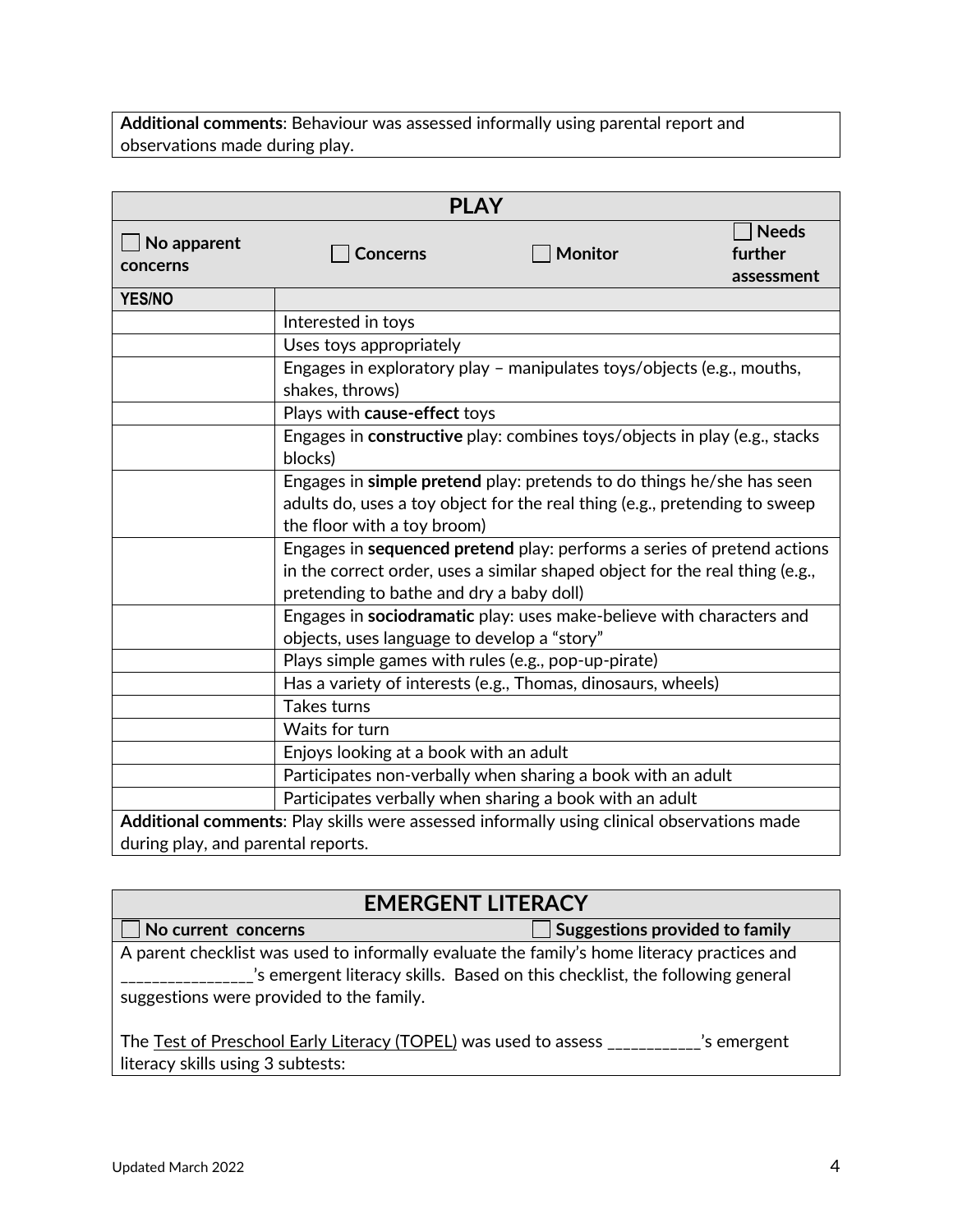| Print Knowledge: Evaluates                     |
|------------------------------------------------|
| achieved: *Scaled score= **Percentile rank=    |
|                                                |
| achieved: *Scaled score=<br>**Percentile rank= |
|                                                |
| achieved: *Scaled score=<br>**Percentile rank= |
|                                                |
| <b>Suggestions Provided to Family:</b>         |
| <b>Home Literacy Practices</b>                 |
| Oral Language                                  |
| Letter Recognition                             |
| <b>Phonological Awareness</b>                  |
| <b>Print Awareness</b>                         |
| <b>Emergent Writing Skills</b>                 |
| <b>Print Motivation</b>                        |
| Additional Comments: (e.g., hyperlexia)        |

|                       | <b>RECEPTIVE LANGUAGE</b>                                                 |                |              |
|-----------------------|---------------------------------------------------------------------------|----------------|--------------|
| No apparent           | Delay: $\Box$ Mild $\Box$ Moderate                                        | <b>Monitor</b> | <b>Needs</b> |
| concerns              | <b>Significant</b>                                                        |                | further      |
|                       |                                                                           |                | assessment   |
| <b>YES/NO</b>         |                                                                           |                |              |
| <b>Earlier Skills</b> |                                                                           |                |              |
|                       | Makes choices (e.g., "Juicecookie?") with visual support                  |                |              |
|                       | Identifies major body parts (e.g., ears, eyes, nose)                      |                |              |
|                       | Understands basic objects (i.e., routine/daily items)                     |                |              |
|                       | Understands basic actions (e.g., sleeping, eating, running)               |                |              |
|                       | Understands basic descriptive concepts (e.g., up/down, fast/slow,         |                |              |
|                       | wet/dry, big/little)                                                      |                |              |
|                       | Understands early prepositions (e.g., in/out, on/off, over/under)         |                |              |
|                       | Understands the concept of gender (e.g., boy vs. girl)                    |                |              |
|                       | Understands early pronouns (e.g., me, my, I, you, your)                   |                |              |
|                       | Understands plurals (e.g., The boys ran)                                  |                |              |
|                       | Follows novel/unfamiliar directions (e.g., "Make the truck fly")          |                |              |
|                       | Follows 1-step familiar directions with/without                           |                |              |
|                       | gestures/objects/pictures                                                 |                |              |
|                       | Follows 2-step related directions (e.g., "Open the box and get the bear") |                |              |
|                       | Follows 2-step unrelated directions (e.g., "Shake the keys and give me    |                |              |
|                       | the car")                                                                 |                |              |
|                       | Understands words within a specific activity (e.g., while reading a book, |                |              |
|                       | playing a game, etc.)                                                     |                |              |
|                       | Understands words outside of a specific activity (i.e., talking about     |                |              |
|                       | something without object/picture)                                         |                |              |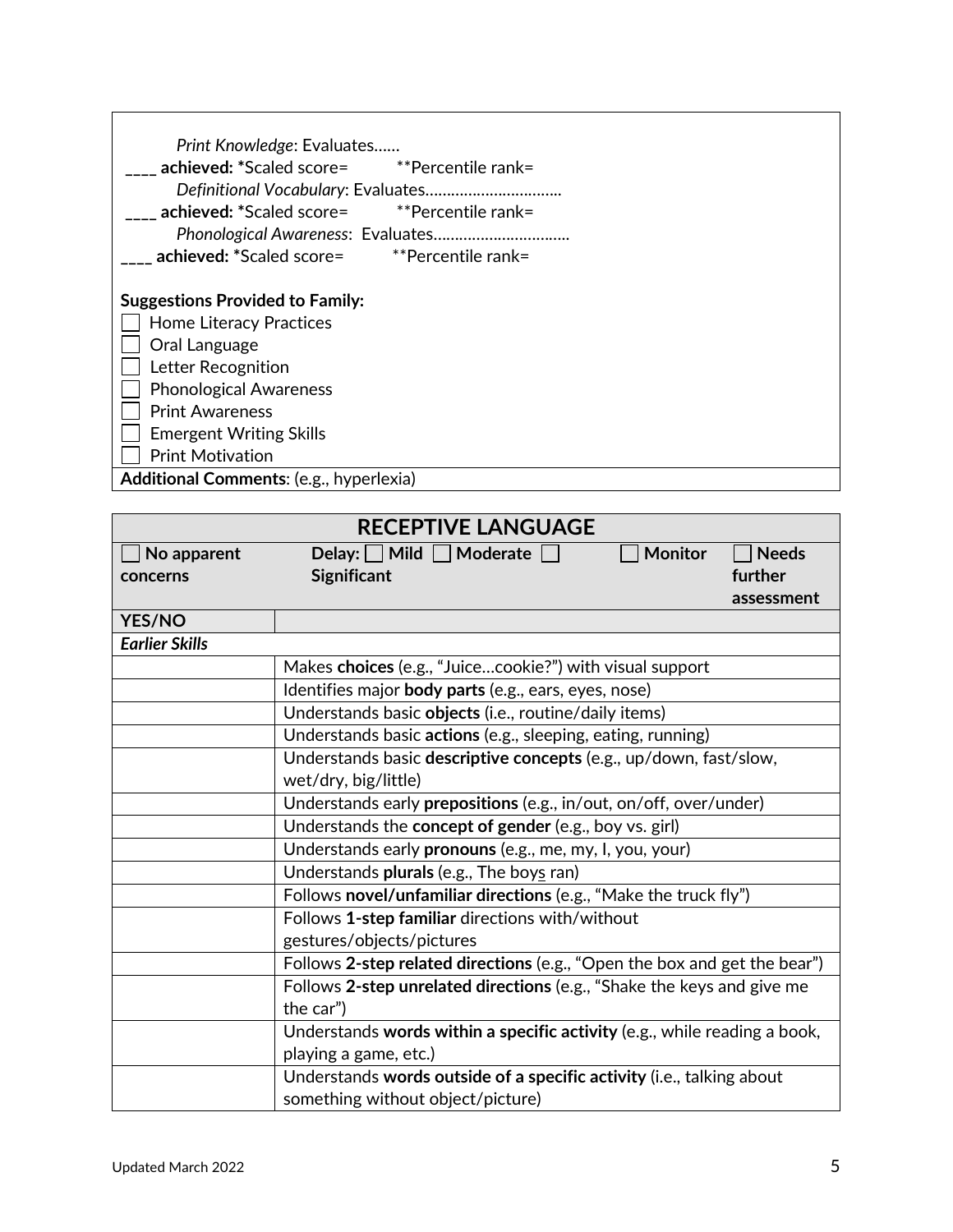|                     | Understands yes/no questions (e.g., "Is that a banana?")                           |
|---------------------|------------------------------------------------------------------------------------|
|                     | Understands simple "WH" questions (e.g., What, Where, Who, What __                 |
|                     | doing)                                                                             |
|                     | Understands rote questions (e.g., "How are you?", "What's your name?")             |
| <b>Later Skills</b> |                                                                                    |
|                     | Identifies minor body parts (e.g., chin, elbow, wrist)                             |
|                     | Understands a variety of objects (e.g., clothing, vehicles, food, household        |
|                     | items, farm& zoo animals)                                                          |
|                     | Understands a variety of actions (e.g., spilling, climbing, catching)              |
|                     | Understands later descriptive concepts (e.g., tall/long/short, empty/full,         |
|                     | same/different, first/last)                                                        |
|                     | Identifies categories of objects in pictures (e.g., "Show me all the things        |
|                     | we eat")                                                                           |
|                     | Understands negatives in sentences (e.g., "Show me the baby who is not             |
|                     | crying")                                                                           |
|                     |                                                                                    |
|                     | Understands inferences (e.g., "I'm hungry. What should I do?")                     |
|                     | Understands later prepositions (e.g., in front of, behind, beside, between)        |
|                     | Understands later pronouns (e.g., him/her/them, he/she/they,                       |
|                     | his/her/their)                                                                     |
|                     | Understands modal questions (e.g., "Can I have ?", "Do you want ?")                |
|                     | Understands present/past/future tenses (e.g., Show me, "She jumped                 |
|                     | rope", Show me, "He will eat", Show me "She is going to shop")                     |
|                     | Understands time concepts (e.g., morning/day/night)                                |
|                     | Understands complex sentences (e.g., "The baby in the crib needs a                 |
|                     | bottle")                                                                           |
|                     | Follows 3-step directions (e.g., "Get your boots, put them by the door,            |
|                     | and go see Daddy")                                                                 |
|                     | Follows complex directions (e.g., "Kiss the doll after you give her a hug")        |
|                     | Understands higher-level questions (e.g., Why, How, When, What would<br>you do if) |

## **Formal Test and Results**:

**The Rossetti Infant-Toddler Language Scale**: This test assesses the language skills (preverbal and verbal) of children from birth to 36 months of age based on clinical observations and parent report.

**The Receptive-Expressive Emergent Language Test – 3rd Edition (REEL-3)**: This test assesses the receptive language skills of infants and toddlers up to 3 years of age through a caregiver interview.

**\_\_\_\_ achieved**: \*Ability score= \*\*Percentile rank=

\**Ability scores* between 90 and 110 are within normal limits \*\**Percentile ranks* between 25 and 75 are within normal limits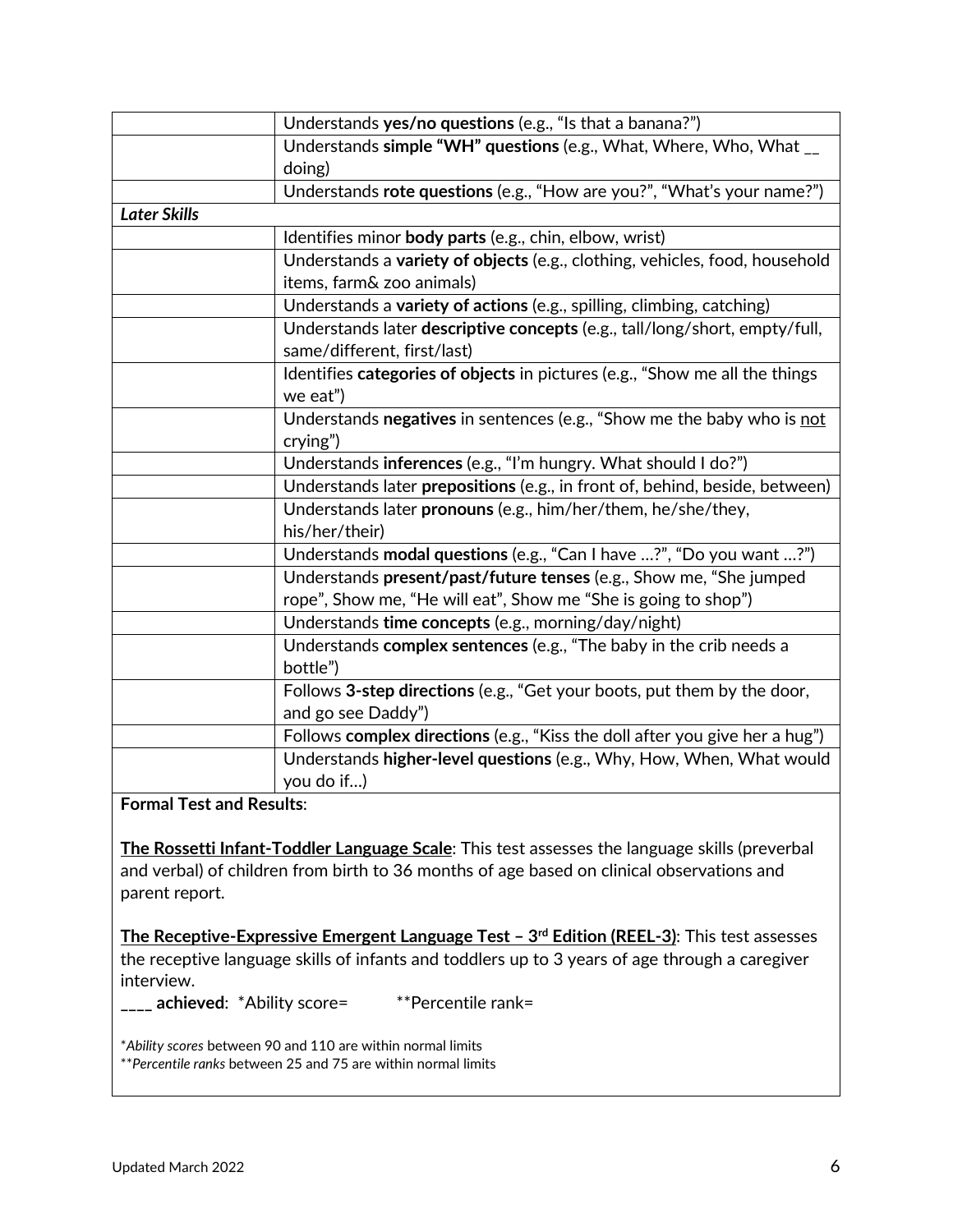**Clinical Evaluation of Language Fundamentals—Preschool 2nd Edition (CELF-P2)**: This test assesses the language skills and communication strengths and needs of children 3 to 6 years of age.

*Sentence Structure* **Subtest**: Evaluates a child's ability to understand sentences as they become longer and more complex. Example: "Point to *"the bear is in the wagon",* Point to *"the boy who is sitting under the big tree is eating a banana."*

**\_\_\_\_ achieved: \***Scaled score= \*\*Percentile rank=

*Concepts and Following Directions* **Subtest**: Evaluates a child's ability to understand directions that become longer and more complex and remember the names and order of the words in the directions. Example: Point to "*the elephant that is next to the giraffe".*

**\_\_\_\_ achieved: \***Scaled score= \*\*Percentile rank=

*Basic Concepts* **Subtest**: Evaluates a child's knowledge of various concepts (e.g., size, location, quantity, equality). Example: *Point to the one that is cold.*

**\_\_\_\_ achieved: \***Scaled score= \*\*Percentile rank=

\* *Scaled/Standard scores* between 7 and 13 are within normal limits

\*\**Percentile ranks* between 16 and 84 are within normal limits

**Preschool Language Scale—4th Edition (PLS-4)**: The Auditory Comprehension subscale assesses a child's understanding of language. Skills tested include: basic vocabulary, concepts, grammatical elements, complex sentences, inferences, etc.

**\_\_\_\_ achieved: \***Standard score= \*\*Percentile rank=

\* *Scaled/Standard scores* between 85 and 115 are within normal limits \*\**Percentile ranks* between 16 and 84 are within normal limits

**Test for Auditory Comprehension of Language—3rd Edition (TACL-3)**: This test assesses a child's ability to understand the structure (syntax) of spoken language.

*Vocabulary* **Subtest**: Evaluates the child's understanding of nouns, verbs, adjectives and adverbs.

**\_\_\_\_ achieved: \***Standard score= \*\*Percentile rank=

*Grammatical Morphemes* **Subtest**: Evaluates a child's understanding of grammatical elements. **\_\_\_\_ achieved: \***Standard score= \*\*Percentile rank=

*Elaborated Phrases and Sentences* **Subtest:** Evaluates a child's understanding of sentence structure. Example: Show me *"After he cut her hair, the hairstylist took a coffee break."* **\_\_\_\_ achieved: \***Standard score= \*\*Percentile rank=

\* *Scaled/Standard scores* between 7 and 13 are within normal limits \*\**Percentile ranks* between 16 and 84 are within normal limits

**Peabody Picture Vocabulary Test—3rd Edition (PPVT-3)**: This test assesses a child's understanding of words (Receptive Vocabulary).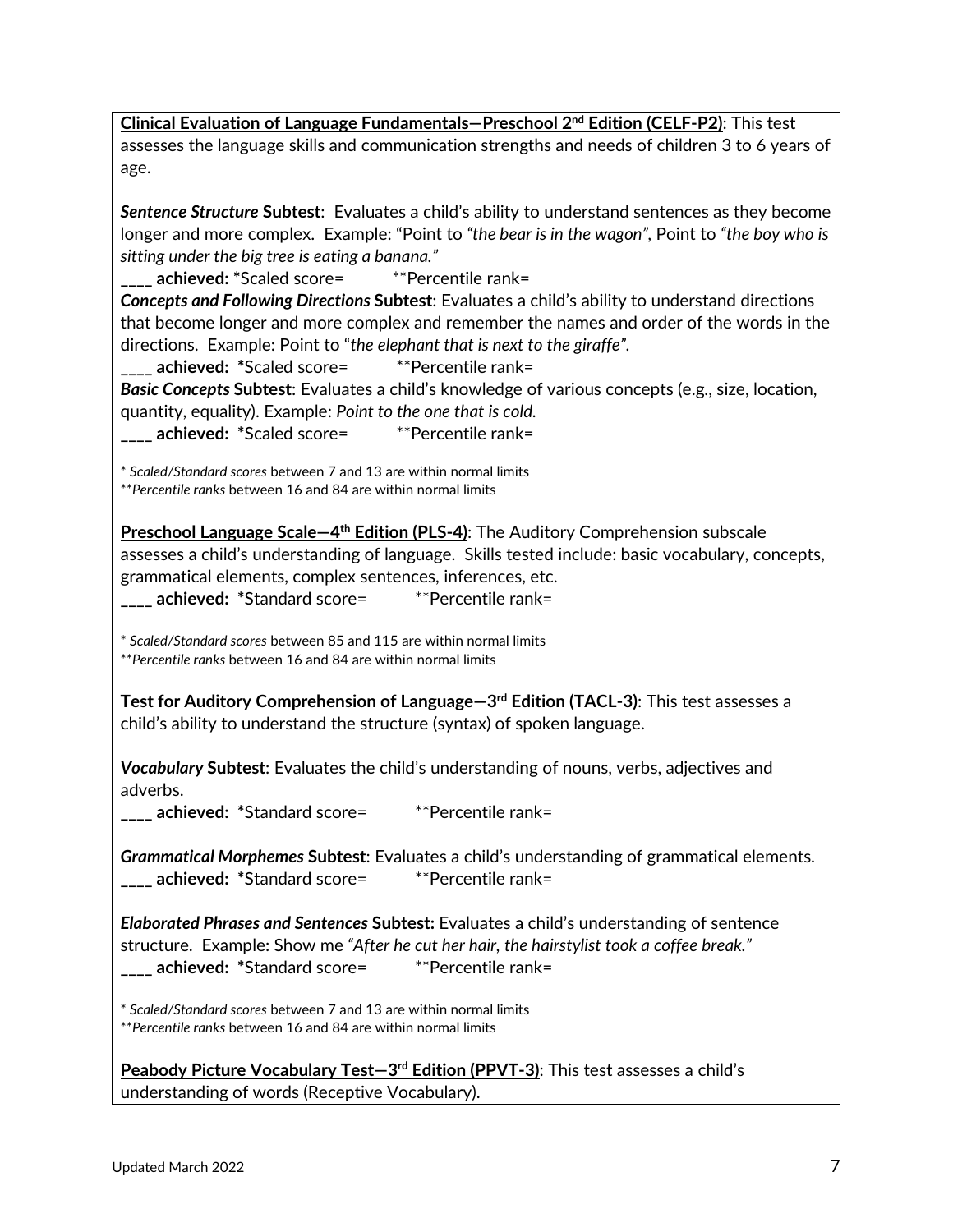**\_\_\_\_ achieved: \***Standard score= \*\*Percentile rank=

\* *Scaled/Standard scores* between 85 and 115 are within normal limits

\*\**Percentile ranks* between 16 and 84 are within normal limits

**Additional comments**: Receptive language skills were assessed using a combination of clinical observations made during play, parental reports and formal testing. (Child is said to understand language X better than language Y.)

| <b>EXPRESSIVE LANGUAGE</b> |                                                               |  |  |
|----------------------------|---------------------------------------------------------------|--|--|
| No apparent                | Delay: $\Box$ Mild $\Box$<br>Moderate<br><b>Needs further</b> |  |  |
| concerns                   | Significant<br><b>Monitor</b><br>assessment                   |  |  |
| <b>YES/NO</b>              | <b>Child communicates by:</b>                                 |  |  |
| <b>Behaviour:</b>          |                                                               |  |  |
|                            | Whining                                                       |  |  |
|                            | Crying                                                        |  |  |
|                            | Screaming                                                     |  |  |
|                            | Hitting/Scratching/Pinching/Biting/Throwing, etc.             |  |  |
|                            | Tantruming                                                    |  |  |
| Gestures:                  |                                                               |  |  |
|                            | Reaching                                                      |  |  |
|                            | Touching                                                      |  |  |
|                            | Giving                                                        |  |  |
|                            | Hands Up                                                      |  |  |
|                            | Pointing to ask for something:                                |  |  |
|                            | -contact (touching the object)                                |  |  |
|                            | -distal (not touching the object)                             |  |  |
|                            | Pointing to indicate interest in something                    |  |  |
|                            | -contact (touching the object)                                |  |  |
|                            | -distal (not touching the object)                             |  |  |
|                            | Waving "hi"                                                   |  |  |
|                            | Waving "bye"                                                  |  |  |
|                            | Shaking head for 'no'                                         |  |  |
|                            | Nodding head for 'yes'                                        |  |  |
|                            | Signing (e.g., "more", "all done", etc.)                      |  |  |
|                            | Symbolic gesturing (e.g., drinking gesture)                   |  |  |
| <b>Body Movement:</b>      |                                                               |  |  |
|                            | Turning body away                                             |  |  |
|                            | <b>Tapping</b>                                                |  |  |
|                            | Pulling or leading by hand                                    |  |  |
|                            | Other:                                                        |  |  |
| <b>Imitation skills:</b>   |                                                               |  |  |
|                            | Imitating body actions (e.g., clapping)                       |  |  |
|                            | Imitating actions with objects                                |  |  |
|                            | Imitating mouth movements                                     |  |  |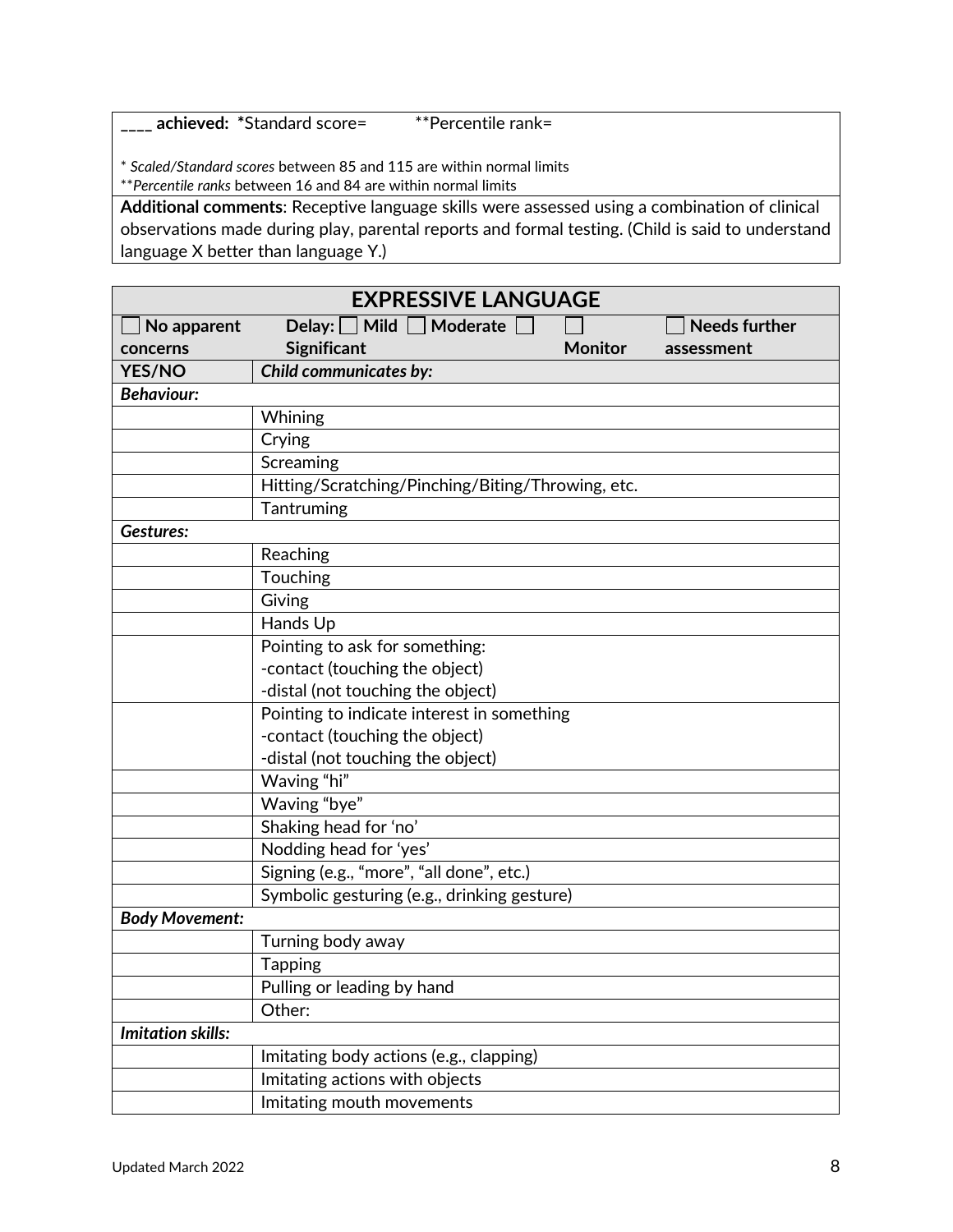|                                    | Imitating vocalizations                                                         |  |  |
|------------------------------------|---------------------------------------------------------------------------------|--|--|
|                                    | Imitating words                                                                 |  |  |
|                                    | Imitating phrases                                                               |  |  |
|                                    | Child communicates for the following reasons:                                   |  |  |
|                                    | Gain attention                                                                  |  |  |
|                                    | Request object                                                                  |  |  |
|                                    | Request action                                                                  |  |  |
|                                    | Request help                                                                    |  |  |
|                                    | Protest / Refuse                                                                |  |  |
|                                    | Label                                                                           |  |  |
|                                    | Comment                                                                         |  |  |
|                                    | Greet                                                                           |  |  |
|                                    | <b>Answer Questions</b>                                                         |  |  |
|                                    | <b>Ask Questions</b>                                                            |  |  |
|                                    | Request information                                                             |  |  |
| <b>Vocal/Verbal Communication:</b> |                                                                                 |  |  |
|                                    | <b>Babbling</b>                                                                 |  |  |
|                                    | Vocalizing (e.g., sounds)                                                       |  |  |
|                                    | Jargoning (nonsense speech)                                                     |  |  |
|                                    | Single words (# reported:                                                       |  |  |
|                                    | 2-word combinations                                                             |  |  |
|                                    | Short sentences                                                                 |  |  |
|                                    | Immediate echolalia (repeats immediately what is said)                          |  |  |
|                                    | Delayed echolalia (repeats what is said at a later time, e.g.,                  |  |  |
|                                    | words/phrases/paragraphs)                                                       |  |  |
|                                    | Perseveration (i.e., repeats something over and over again)                     |  |  |
| <b>Vocabulary Skills:</b>          |                                                                                 |  |  |
|                                    | Specific vocabulary (versus general terms such as "that one", "here", etc.)     |  |  |
|                                    | A variety of object words (e.g., clothing, vehicles, food, household items,     |  |  |
|                                    | farm & zoo animals)                                                             |  |  |
|                                    | A variety of action words (e.g., sleeping, eating, running, spilling, climbing) |  |  |
|                                    | A variety of descriptive words (e.g., up/down, fast/slow, wet/dry, big/little)  |  |  |
|                                    | Appropriate vocabulary without word finding difficulties                        |  |  |
| <b>Grammatical Skills:</b>         |                                                                                 |  |  |
| <b>Early Skills</b>                |                                                                                 |  |  |
|                                    | Plurals (e.g., cows, horses)                                                    |  |  |
|                                    | Noun Possession (e.g., Mommy's hat)                                             |  |  |
|                                    | Present Progressive verb-"ing" (e.g., running, eating)                          |  |  |
|                                    | Pronouns (e.g., it, mine, my, me, you)                                          |  |  |
|                                    | Contracted Copula (e.g., I'm hot, Mommy's hungry)                               |  |  |
|                                    | Negatives (e.g., no, not)                                                       |  |  |
|                                    | Questions (What ?, Where ?, Who ?)                                              |  |  |
|                                    | Prepositions (e.g., in, out, on, off, up, down)                                 |  |  |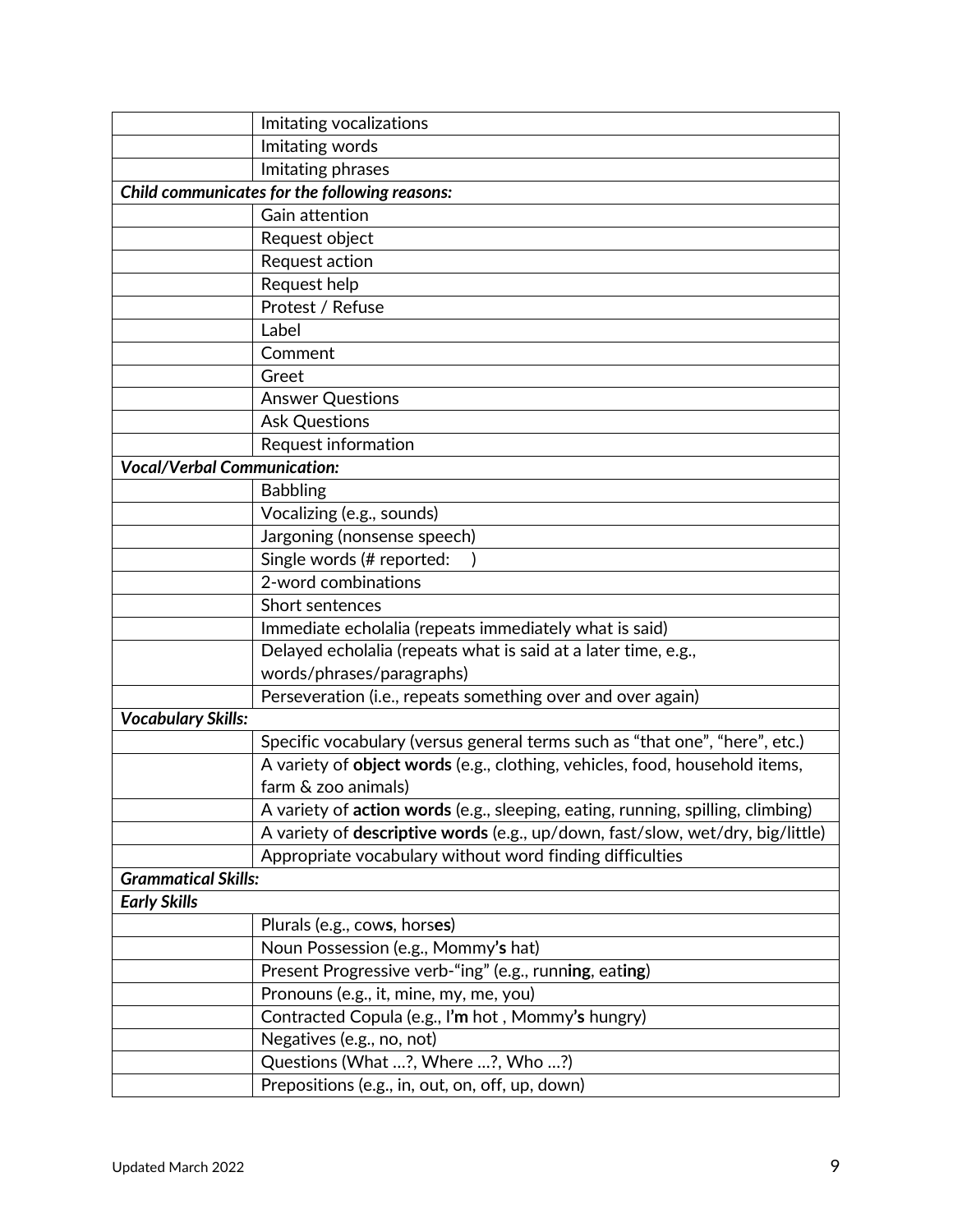| <b>Mid Skills</b>                                                                                                             |                                                                                                     |  |
|-------------------------------------------------------------------------------------------------------------------------------|-----------------------------------------------------------------------------------------------------|--|
|                                                                                                                               | Pronouns (e.g., I, your, we, him, her, he, them)                                                    |  |
|                                                                                                                               | Present tense verbs (e.g., I walk, Daddy walks)                                                     |  |
|                                                                                                                               | Future tense marker (e.g., I'm gonna get it)                                                        |  |
|                                                                                                                               | Uncontracted Copula (e.g., I am hungry, He is cold, The girls are happy)                            |  |
|                                                                                                                               | Contracted/Uncontracted Auxilary (e.g., I'm eating, He is running, The girls                        |  |
|                                                                                                                               | are dancing)                                                                                        |  |
|                                                                                                                               | Early irregular past tense (e.g., was, got, did, had, went)                                         |  |
|                                                                                                                               | Negatives (e.g., don't, can't)                                                                      |  |
|                                                                                                                               | Questions (e.g., What's ?, Where's ?, "Am/Is/Are ?)                                                 |  |
|                                                                                                                               | Prepositions (e.g., beside, in back of)                                                             |  |
|                                                                                                                               | Articles (e.g., a, the)                                                                             |  |
| <b>Late Skills</b>                                                                                                            |                                                                                                     |  |
|                                                                                                                               | Pronouns (e.g., she, they, their, his, hers, us, himself)                                           |  |
|                                                                                                                               | Future tense markers (e.g., He will paint, He is going to paint)                                    |  |
|                                                                                                                               | Regular past tense "ed" (e.g., opened)                                                              |  |
|                                                                                                                               | Irregular past tense (e.g., ran, ate)                                                               |  |
|                                                                                                                               | Contracted Copula + negative (e.g., isn't, aren't, doesn't)                                         |  |
|                                                                                                                               | Modal Questions (e.g., Can I have a turn?, Do you want a cookie?)                                   |  |
|                                                                                                                               | Questions (e.g., How ?, Why ?, When ?)                                                              |  |
|                                                                                                                               | Prepositions (e.g., behind, in front of, through, around, between)                                  |  |
|                                                                                                                               | Conjunctions (e.g., and, because, so, then)                                                         |  |
|                                                                                                                               | Two phrases in combination (e.g., "The girl is pushing the wagon and the                            |  |
|                                                                                                                               | boy is kicking the ball".)                                                                          |  |
|                                                                                                                               | Sufficient language and narrative skills to retell a sequence of events                             |  |
| <b>Average Sentence Length:</b>                                                                                               |                                                                                                     |  |
| Language Sample:                                                                                                              |                                                                                                     |  |
| <b>Formal Test and Results:</b>                                                                                               |                                                                                                     |  |
|                                                                                                                               |                                                                                                     |  |
|                                                                                                                               | The Rossetti Infant-Toddler Language Scale: This test assesses the language skills (preverbal       |  |
|                                                                                                                               | and verbal) of children from birth to 36 months of age based on clinical observations and           |  |
| parent report.                                                                                                                |                                                                                                     |  |
|                                                                                                                               |                                                                                                     |  |
|                                                                                                                               | The Receptive-Expressive Emergent Language Test - 3rd Edition (REEL-3): This test assesses          |  |
|                                                                                                                               | the expressive language skills of infants and toddlers up to 3 years of age through a caregiver     |  |
| interview.                                                                                                                    |                                                                                                     |  |
|                                                                                                                               |                                                                                                     |  |
|                                                                                                                               |                                                                                                     |  |
| *Ability scores between 90 and 110 are within normal limits<br>** Percentile ranks between 25 and 75 are within normal limits |                                                                                                     |  |
|                                                                                                                               |                                                                                                     |  |
|                                                                                                                               | Structured Photographic Expressive Language Test-Preschool-2 <sup>nd</sup> Edition (SPELT-P2): This |  |
|                                                                                                                               | test assesses a child's use of grammar.                                                             |  |
|                                                                                                                               | ____ achieved: *Standard score=<br>**Percentile rank=                                               |  |
|                                                                                                                               |                                                                                                     |  |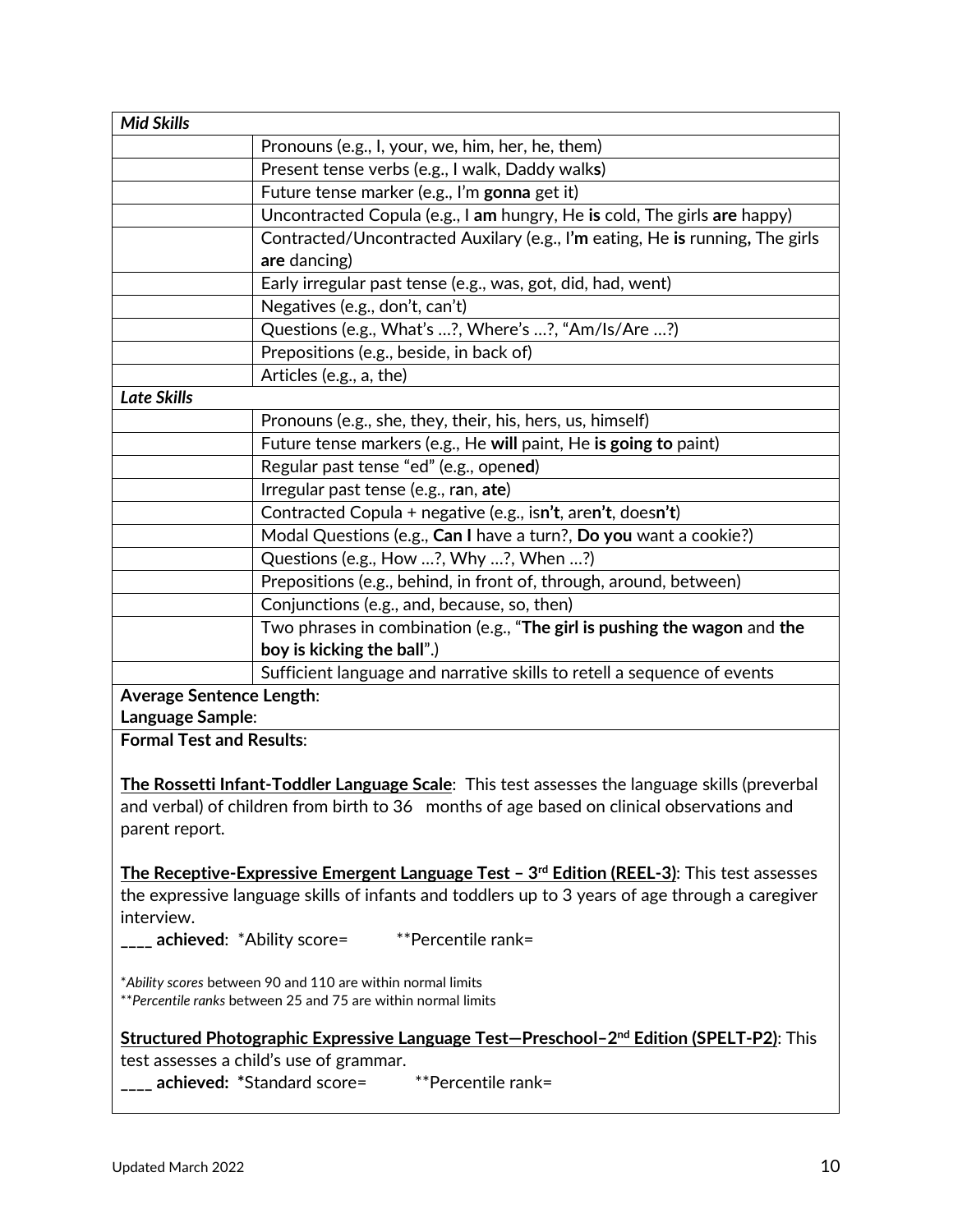\* *Scaled/Standard scores* between 85 and 114 are within normal limits \*\**Percentile ranks* between 16 and 84 are within normal limits

**Clinical Evaluation of Language Fundamentals—Preschool 2nd Edition (CELF-P2)**: This test assesses the language skills and communication strengths and needs of children 3 to 6 years of age.

*Word Structure* **Subtest**: Evaluates a child's use of grammar. **\_\_\_\_ achieved: \***Scaled score= \*\*Percentile rank=

*Expressive Vocabulary* **Subtest**: Evaluates a child's ability to name pictures of people (e.g., fireman), objects (e.g., calculator), and actions (e.g., riding). **\_\_\_\_ achieved**: **\***Scaled score= \*\*Percentile rank=

*Recalling Sentences* **Subtest**: Evaluates a child's ability to correctly repeat back sentences. **\***Scaled score= \*\*Percentile rank=

*Word Classes—Expressive* **Subtest**: Evaluates a child's ability to describe how words are related. Example: *"How do the words crayon and pencil go together?"*

**\_\_\_\_ achieved: \***Scaled score= \*\*Percentile rank=

\* *Scaled/Standard scores* between 7 and 13 are within normal limits \*\**Percentile ranks* between 16 and 84 are within normal limits

**Preschool Language Scale–4<sup>th</sup> Edition (PLS-4):** The Expressive Communication subscale assesses how well a child uses language with others. Skills include: naming common objects, concepts, locations, etc.

**\_\_\_\_ achieved: \***Standard score= \*\*Percentile rank=

\* *Scaled/Standard scores* between 85 and 115 are within normal limits \*\**Percentile ranks* between 16 and 84 are within normal limits

**Expressive Vocabulary Test (EVT)**: This test assesses a child's ability to name objects, actions, locations, etc.

**\_\_\_\_ achieved: \***Standard score= \*\*Percentile rank=

\* *Scaled/Standard scores* between 85 and 115 are within normal limits \*\**Percentile ranks* between 16 and 84 are within normal limits

**Expressive One-Word Picture Vocabulary Test (EOWPVT)**: This test assesses a child's ability to name objects, actions, locations, etc. **\_\_\_\_ achieved: \***Standard score= \*\*Percentile rank=

\**Standard scores* between 90 and 110 are within normal limits \*\**Percentile ranks* between 25 and 75 are within normal limits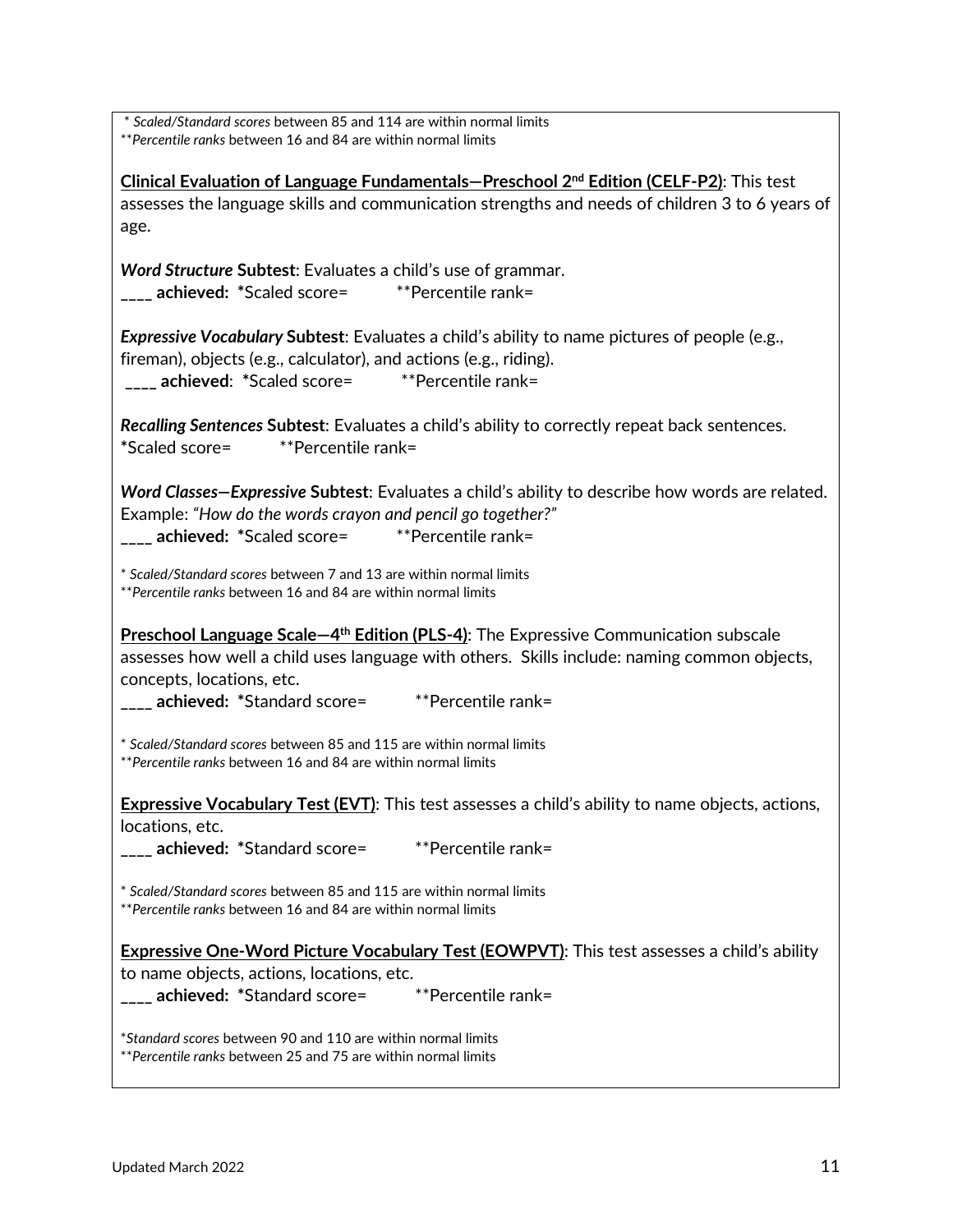| The Renfrew Language Scales-Bus Story Test, A Test of Narrative Speech: This test is used            |                  |                          |  |
|------------------------------------------------------------------------------------------------------|------------------|--------------------------|--|
| to screen a child's ability to retell a story. A story is read to the child using a picture book and |                  |                          |  |
| the child is then asked to re-tell the story.<br>achieved:                                           |                  |                          |  |
| Information Score:                                                                                   | *Standard score= | **Percentile rank=       |  |
| Sentence Length:                                                                                     | *Standard score= | **Percentile rank=       |  |
| <b>Complexity Score:</b>                                                                             | As Expected      | <b>Below Expectation</b> |  |
| Independence Score:                                                                                  | As Expected      | <b>Below Expectation</b> |  |
|                                                                                                      |                  |                          |  |

\* *Scaled/Standard scores* between 85 and 115 are within normal limits

\*\**Percentile ranks* between 16 and 84 are within normal limits

**Additional Comments**: Expressive language skills were assessed using a combination of clinical observations made during play, parental reports and formal testing. (Child is said to use language X better than language Y.)

| <b>SPEECH</b>                                                                                   |                                                                                                                            |  |  |
|-------------------------------------------------------------------------------------------------|----------------------------------------------------------------------------------------------------------------------------|--|--|
| No apparent<br>concerns                                                                         | <b>Needs</b><br>Delay: $\Box$ Mild $\Box$ Moderate $\Box$<br><b>Monitor</b><br>further<br><b>Significant</b><br>assessment |  |  |
| <b>YES/NO</b>                                                                                   | <b>PHONOLOGY</b>                                                                                                           |  |  |
|                                                                                                 | Has age appropriate consonants (C)                                                                                         |  |  |
|                                                                                                 | Has age appropriate vowels (V)                                                                                             |  |  |
|                                                                                                 | Has variety of syllable shapes (CV, VC, CVCV, CVC, CVCVC)                                                                  |  |  |
|                                                                                                 | Child demonstrates following speech errors (Phonological Processes):                                                       |  |  |
|                                                                                                 | Deletes initial consonants (e.g., "ot" for "hot")                                                                          |  |  |
|                                                                                                 | Deletes final consonants (e.g., "ca" for "cat")                                                                            |  |  |
|                                                                                                 | Assimilates (e.g., "gog" for "dog")                                                                                        |  |  |
|                                                                                                 | Stopping of consonants:                                                                                                    |  |  |
|                                                                                                 | /f/ (e.g., "pour" for "four")                                                                                              |  |  |
|                                                                                                 | $/s/$ (e.g., "tee" for "see")                                                                                              |  |  |
|                                                                                                 | /z/ (e.g., "doo" for "zoo")                                                                                                |  |  |
|                                                                                                 | "sh" (e.g., "teep" for "sheep")                                                                                            |  |  |
|                                                                                                 | Velar fronting (e.g., "tootie" for "cookie")                                                                               |  |  |
|                                                                                                 | Backing of consonants (e.g., "cop" for "top")                                                                              |  |  |
|                                                                                                 | Consonant blends/cluster reduction                                                                                         |  |  |
|                                                                                                 | s-blends (e.g., "soon" or "poon" for "spoon", "tar"or "sar" for "star", etc.)                                              |  |  |
|                                                                                                 | I-blends (e.g., "cown" for "clown", "gasses" for "glasses)                                                                 |  |  |
|                                                                                                 | r-blends (e.g., "bown" for "brown", "tuck" for "truck")                                                                    |  |  |
|                                                                                                 | Gliding of liquids (e.g., "wamp" for "lamp")                                                                               |  |  |
|                                                                                                 | Deletes unstressed syllables in multi-syllabic words                                                                       |  |  |
|                                                                                                 | Other:                                                                                                                     |  |  |
| <b>Formal Test and Results:</b>                                                                 |                                                                                                                            |  |  |
| The Goldman Fristoe Test of Articulation - $2nd$ Edition (GFTA-2): This test assesses a child's |                                                                                                                            |  |  |
| ability to produce a variety of speech sounds in single words and in sentences.                 |                                                                                                                            |  |  |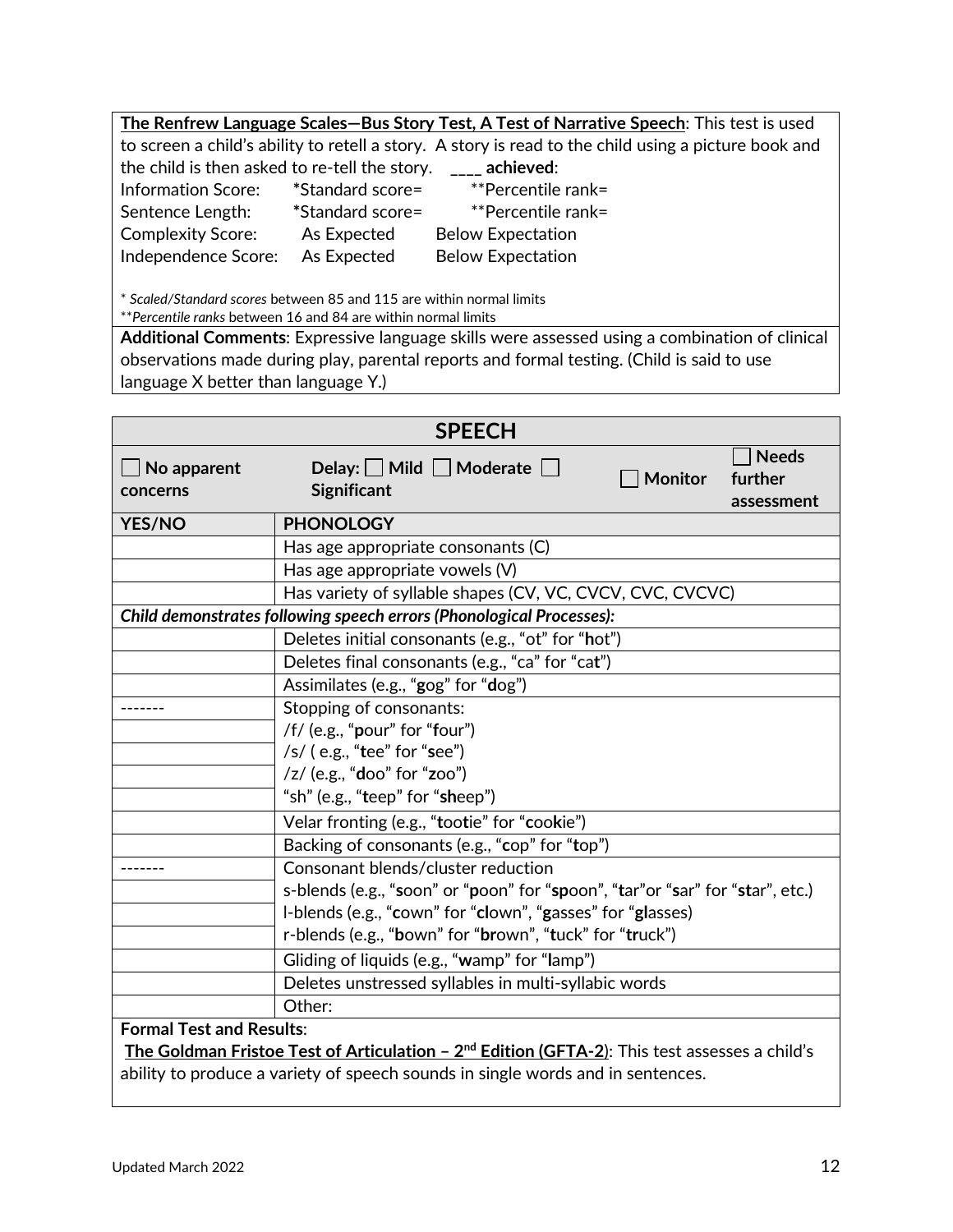\* *Scaled/Standard scores* between \_\_\_\_\_\_\_\_\_\_\_ are within normal limits \*\**Percentile ranks* between 16 and 84 are within normal limits

**Structured Photographic Articulation Test – 2nd Edition (SPAT-D2)**: This test assesses a child's ability to produce a variety of speech sounds in single words or sentences.

**Stimulability** (i.e., child's ability to produce the speech sound correctly on imitation):

**Additional Comments**: Articulation skills were assessed informally using a speech sample taken during play, and parental report.

Speech production skills were not formally assessed due to limited verbal output. This will be monitored and assessed in the future if concerns arise, and as expressive language develops.

| <b>YES/NO</b>               | <b>MOTOR SPEECH CONTROL</b>                                                           |  |  |
|-----------------------------|---------------------------------------------------------------------------------------|--|--|
| <b>Muscle Tone:</b>         |                                                                                       |  |  |
|                             | Has sufficient muscle tone in body to support speech                                  |  |  |
| <b>Phonation:</b>           |                                                                                       |  |  |
|                             | Turns voice on and off                                                                |  |  |
|                             | Controls duration of phonation                                                        |  |  |
|                             | Controls pitch (adequate prosody) (e.g., "UH-oh")                                     |  |  |
|                             | Produces voiceless sound (/h/), nasal sound (/m/), and voiced sound<br>$(\frac{b}{)$  |  |  |
|                             | Controls voice onset time (VOT) (e.g., "pop")                                         |  |  |
|                             | Has oral - nasal control (e.g., "nana", "done")                                       |  |  |
| Jaw:                        |                                                                                       |  |  |
|                             | Has basic jaw control (close→open, open→close)                                        |  |  |
|                             | Has appropriate jaw excursion                                                         |  |  |
|                             | Has midline movement (no side-to-side jaw sliding, anterior thrusting)                |  |  |
|                             | Has graded jaw control (mid height vowels / $\varepsilon$ / (as in "bet"), /I/ (as in |  |  |
|                             | "bit"), $/\wedge$ (as in "but")                                                       |  |  |
| Lips:                       |                                                                                       |  |  |
|                             | Has adequate lip rounding for /o/ (as in "no") and /u/ (as in "boot")                 |  |  |
|                             | Has adequate lip retraction for /i/ (as in "eat")                                     |  |  |
|                             | Has adequate lip contacts for bilabials /p/, /b/, /m/ (independent from<br>jaw)       |  |  |
|                             | Moves lower lip by itself for /f/                                                     |  |  |
| Tongue:                     |                                                                                       |  |  |
|                             | Moves tongue independent of jaw                                                       |  |  |
|                             | Uses tip of the tongue for /t/, /d/, /n/, and /s/                                     |  |  |
|                             | Elevates blade of the tongue for /i / (as in "bee") and /j/ (as in "yes")             |  |  |
|                             | Elevates back of the tongue for /k/ and /g/                                           |  |  |
| <b>Integrated Movement:</b> |                                                                                       |  |  |
|                             | Coordinates movement between horizontal and vertical planes (e.g.,                    |  |  |
|                             | diphthongs /al/ (as in "buy"), /el/ (as in "bay"), /ow/ (as in "cow")                 |  |  |
|                             | Coordinates movement between horizontal, vertical, and                                |  |  |
|                             | anterior/posterior planes (e.g., "puppy", "ducky", "bunny")                           |  |  |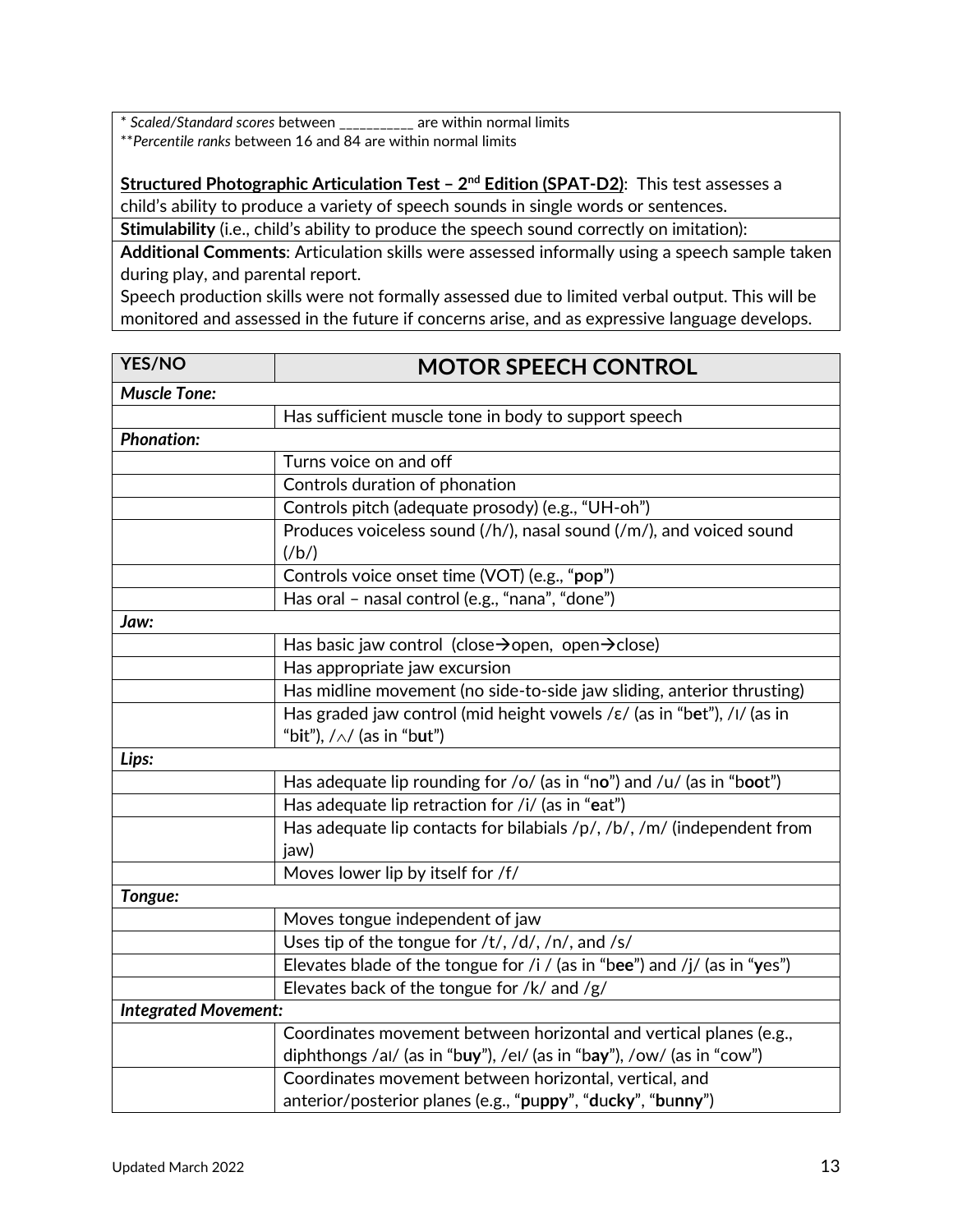|                             | Able to maintain sound and syllable integrity at the phrase and sentence |  |  |  |  |
|-----------------------------|--------------------------------------------------------------------------|--|--|--|--|
|                             | level                                                                    |  |  |  |  |
| Other:                      |                                                                          |  |  |  |  |
|                             | Has difficulties with: $\Box$ drooling<br>swallowing<br>$\vert$ chewing  |  |  |  |  |
|                             | feeding (picky eater)                                                    |  |  |  |  |
| <b>Additional comments:</b> |                                                                          |  |  |  |  |
|                             |                                                                          |  |  |  |  |
|                             |                                                                          |  |  |  |  |
|                             |                                                                          |  |  |  |  |

| <b>FLUENCY (stuttering)</b>                                                                   |                                                                                                                 |                         |                                       |  |
|-----------------------------------------------------------------------------------------------|-----------------------------------------------------------------------------------------------------------------|-------------------------|---------------------------------------|--|
| $\Box$ No apparent<br>concerns                                                                | Mild Moderate Significant<br>% of Syllables Stuttered:                                                          | <b>Monitor</b>          | <b>Needs</b><br>further<br>assessment |  |
| <b>Fluency History</b>                                                                        |                                                                                                                 |                         |                                       |  |
| Age of initial onset of stuttering:                                                           |                                                                                                                 |                         |                                       |  |
|                                                                                               | <b>Time since initial onset:</b> $\Box$ Less than 6 months                                                      | Between 6 and 12 months |                                       |  |
| 12 or more months                                                                             |                                                                                                                 |                         |                                       |  |
| Course of the stuttering:                                                                     | Increasing<br>Decreasing                                                                                        | Stable                  | Fluctuating                           |  |
| Nature of the stuttering:                                                                     | Continuous<br>Episodic                                                                                          |                         |                                       |  |
| Specifics:                                                                                    | <b>Family history of stuttering:</b> $\Box$ Negative<br>Positive/recovered                                      |                         | Positive/Unrecovered                  |  |
| Left<br>Ambidextrous<br>Undetermined<br><b>Handedness:</b><br>Right                           |                                                                                                                 |                         |                                       |  |
| <b>YES/NO</b>                                                                                 | <b>Child communicates using:</b>                                                                                |                         |                                       |  |
| <b>Types of Stuttering:</b>                                                                   |                                                                                                                 |                         |                                       |  |
|                                                                                               | Phrase repetitions (e.g., "What is thewhat is thewhat is the answer?")                                          |                         |                                       |  |
|                                                                                               | Whole-word repetitions (e.g., "My my my name is Michael.")                                                      |                         |                                       |  |
|                                                                                               | Part-word repetitions (e.g., "I saw a ba-ba-ba-baby.")                                                          |                         |                                       |  |
|                                                                                               | Prolongations (e.g., "LLLLLet's go now!")                                                                       |                         |                                       |  |
|                                                                                               | Blocks (trouble getting the words out)                                                                          |                         |                                       |  |
|                                                                                               | Interjections (e.g., "like", "um")                                                                              |                         |                                       |  |
| <b>Stuttering Characteristics:</b>                                                            |                                                                                                                 |                         |                                       |  |
|                                                                                               | Starter behaviours (e.g., "Can I tell you something?")                                                          |                         |                                       |  |
| Audible effort (e.g., hard glottal attacks, disrupted airflow, vocal tensions,<br>pitch rise) |                                                                                                                 |                         |                                       |  |
| Fast, irregular repetitions                                                                   |                                                                                                                 |                         |                                       |  |
|                                                                                               | Number of unit repetitions: Typical #:<br>Highest #:                                                            |                         |                                       |  |
|                                                                                               | Duration of prolongations/blocks: $\Box$ Fleeting $\Box$<br>Between 1 and 2<br>seconds $\Box$ 3 or more seconds |                         |                                       |  |
| <b>Secondary Behaviours:</b>                                                                  |                                                                                                                 |                         |                                       |  |
|                                                                                               | Facial grimaces/articulatory posturing                                                                          |                         |                                       |  |
|                                                                                               | Eye blinking, eye widening, eye aversion                                                                        |                         |                                       |  |
|                                                                                               | Head/body movement                                                                                              |                         |                                       |  |
| <b>Additional Comments:</b>                                                                   |                                                                                                                 |                         |                                       |  |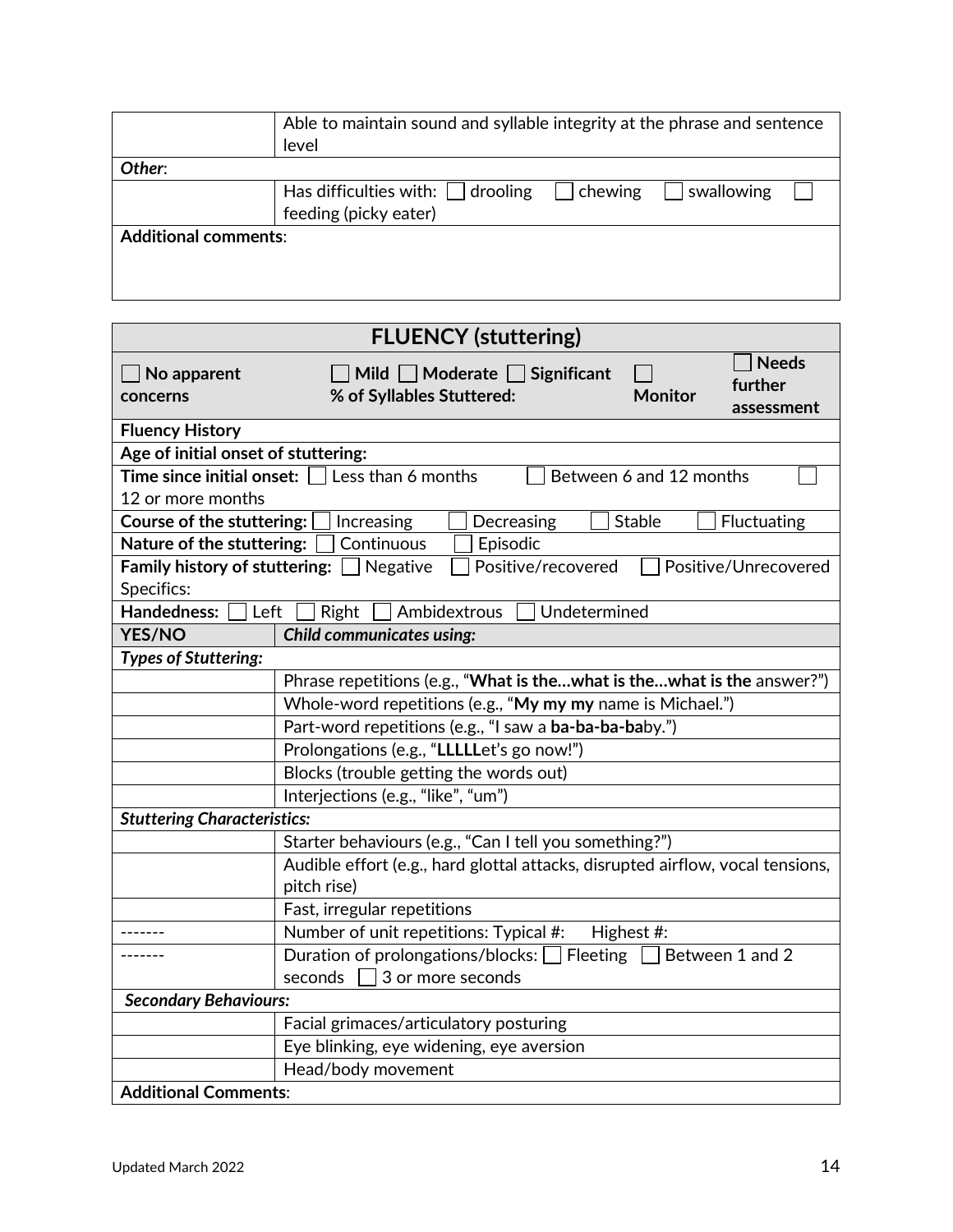| <b>VOICE/RESONANCE</b>                                                                      |                                             |                                                                                                         |                         |
|---------------------------------------------------------------------------------------------|---------------------------------------------|---------------------------------------------------------------------------------------------------------|-------------------------|
| No apparent                                                                                 | <b>Concerns</b>                             | <b>Monitor</b>                                                                                          | <b>Needs</b><br>further |
| concerns                                                                                    |                                             |                                                                                                         | assessment              |
| Additional comments (e.g., hoarseness, hypo/hypernasal):                                    |                                             |                                                                                                         |                         |
|                                                                                             |                                             |                                                                                                         |                         |
|                                                                                             |                                             |                                                                                                         |                         |
|                                                                                             |                                             |                                                                                                         |                         |
|                                                                                             |                                             | <b>RECOMMENDATIONS</b>                                                                                  |                         |
|                                                                                             |                                             | Hearing Test: It is recommended that your child be seen for an audiological assessment.                 |                         |
|                                                                                             |                                             | Speak to your family doctor or pediatrician for a referral for an audiological assessment.              |                         |
| Referral to CITY KIDS - Requesting                                                          |                                             |                                                                                                         |                         |
|                                                                                             | <b>Child Care Placement</b>                 | <b>Consultation to Child Care</b>                                                                       |                         |
|                                                                                             | <b>Service Coordination</b>                 | <b>Parenting Support</b>                                                                                |                         |
| <b>Occupational Therapy</b>                                                                 |                                             | Other:                                                                                                  |                         |
| Developmental Assessment                                                                    |                                             |                                                                                                         |                         |
|                                                                                             |                                             | Community children's program: Get _____ involved in a children's program on a regular                   |                         |
|                                                                                             |                                             | basis (e.g., Ontario Early Years Centre, Library Program, daycare, etc.). Regular exposure to           |                         |
| same-age children is an important part of a child's overall development for the learning of |                                             |                                                                                                         |                         |
| language, social skills, play skills, and behaviour.                                        |                                             |                                                                                                         |                         |
| Other                                                                                       |                                             |                                                                                                         |                         |
|                                                                                             |                                             |                                                                                                         |                         |
| <b>TPSLS FUTURE PLAN</b>                                                                    |                                             |                                                                                                         |                         |
|                                                                                             | Hanen Program for Parents: More Than Words® |                                                                                                         |                         |
| Parent-Child Program                                                                        |                                             |                                                                                                         |                         |
| Fluency Workshop for Parents                                                                |                                             |                                                                                                         |                         |
| <b>Child Care Consultation</b>                                                              |                                             |                                                                                                         |                         |
|                                                                                             |                                             | Direct Therapy: Therapy is recommended. The family will be contacted in _______ to                      |                         |
|                                                                                             |                                             | arrange therapy dates and times for $_{\text{2}}$ . Until then, the family is asked to continue to help |                         |
|                                                                                             |                                             | improve their child's language skills during daily interactions by using the strategies on the          |                         |

following page, as discussed during the assessment.

- Home Program
- □ Discharge
- $\Box$  Other:

\_\_\_\_\_\_\_\_\_\_\_\_\_\_\_\_\_\_\_\_\_\_\_\_\_\_\_\_\_\_\_\_\_\_\_ \_\_\_\_\_\_\_\_\_\_\_\_\_\_\_\_\_\_\_\_\_\_\_\_

SLP Signature and Contact Information and  $\blacksquare$ 

Original to: File

Cc: Family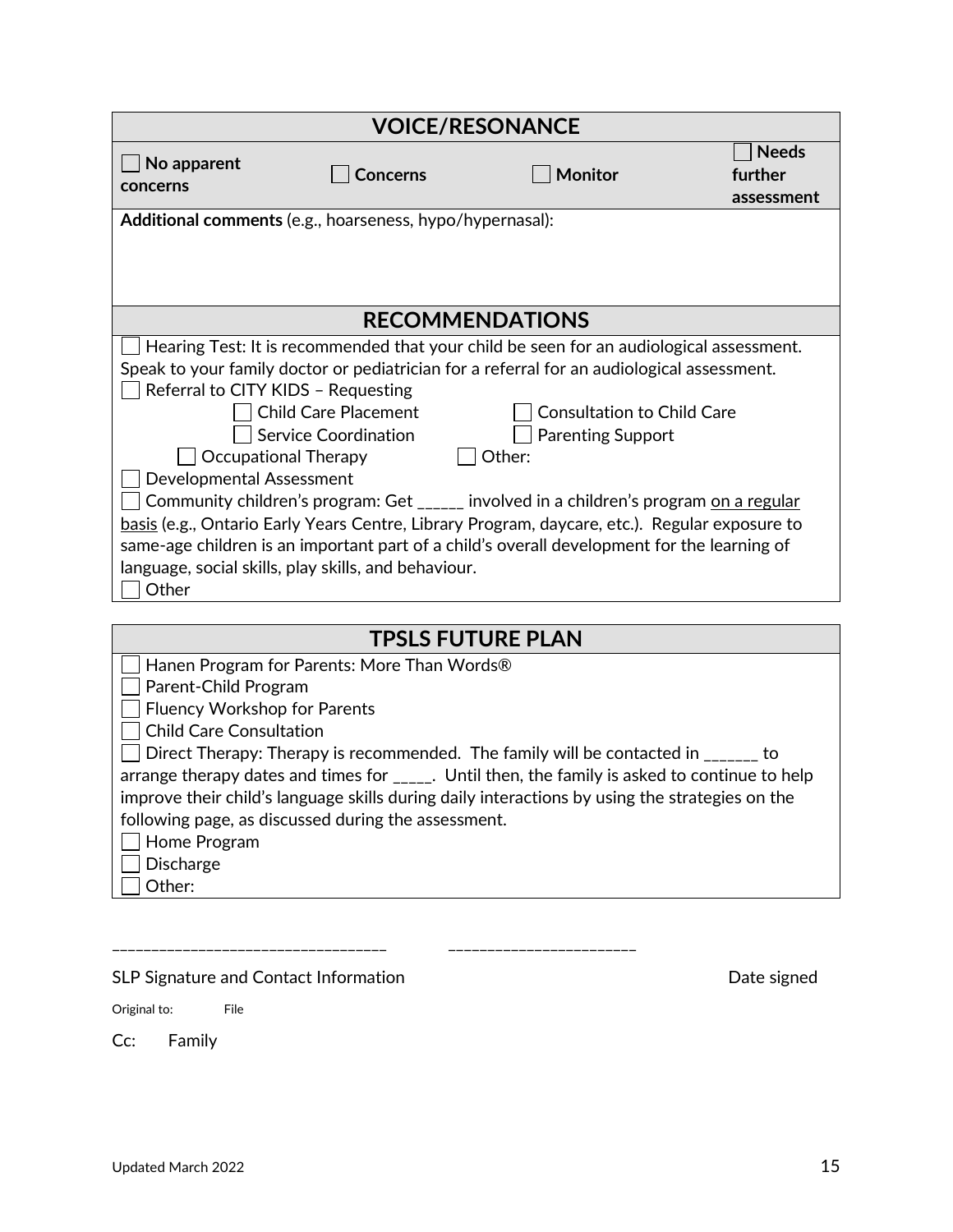## **How to Help Your Child Communicate**

- **Be face to face**: Get down to your child's physical level (e.g., sit on the floor, bend down). Hold objects to your **eyes** so your child looks at you.
- **Get involved in your child's play:** Playing with others will give your child many chances to learn language. Try to make time to play with your child, and show your child how to play with new toys.
- **Keep your language simple:** Use 1- to 3-word phrases. Speak slowly and clearly.
- **Speak from your child's point of view:** Use the words that your child might say (e.g., "I want juice").
- **Make words fun:** Use your voice, facial expressions, gestures and pictures to help your child pay attention to words (e.g., say the word "eat" and pretend to eat at the same time).
- **Don't say "Say \_\_\_":** Reduce pressure on your child. You say the word for him/her (e.g., Say the word "ball" instead of "Say ball").
- **Wait, wait, wait:** Give your child a chance to respond to what you have said or done by waiting (stop talking, count to 10 in your head).
- **Label/name:** Talk about what your child sees and does:
	- $\circ$  objects: clothing, body parts, food, toys, important people, etc.
	- o actions: wash, open, eat, etc.
	- o locations: in, out, on, off, up, down, etc.
	- o concepts: high, low, big, small, fast, slow, etc.
	- o fun sounds: beep-beep, moo, meow, uh-oh, yuk, yum, etc.
- **Add language:** Talk about what you are doing during daily activities so that your child hears a lot of language throughout the day. Try to follow the **same steps** each day and use the same words/phrases to talk about what is happening (e.g., "bathtime!", "the water's on", "get undressed", "take your socks off").
- **Repeat:** Set up activities so there are many opportunities to practice a word in **one activity** (e.g., if the word is "off", say "off" every time you take off a piece of your child's clothing) or **in different activities** (e.g., "lights off", "shoes off", "lid off").
- **Put words to your child's actions & sounds:** Say the word that describes what you think your child is trying to 'say':
	- $\circ$  if your child pulls you by the hand, say "come"